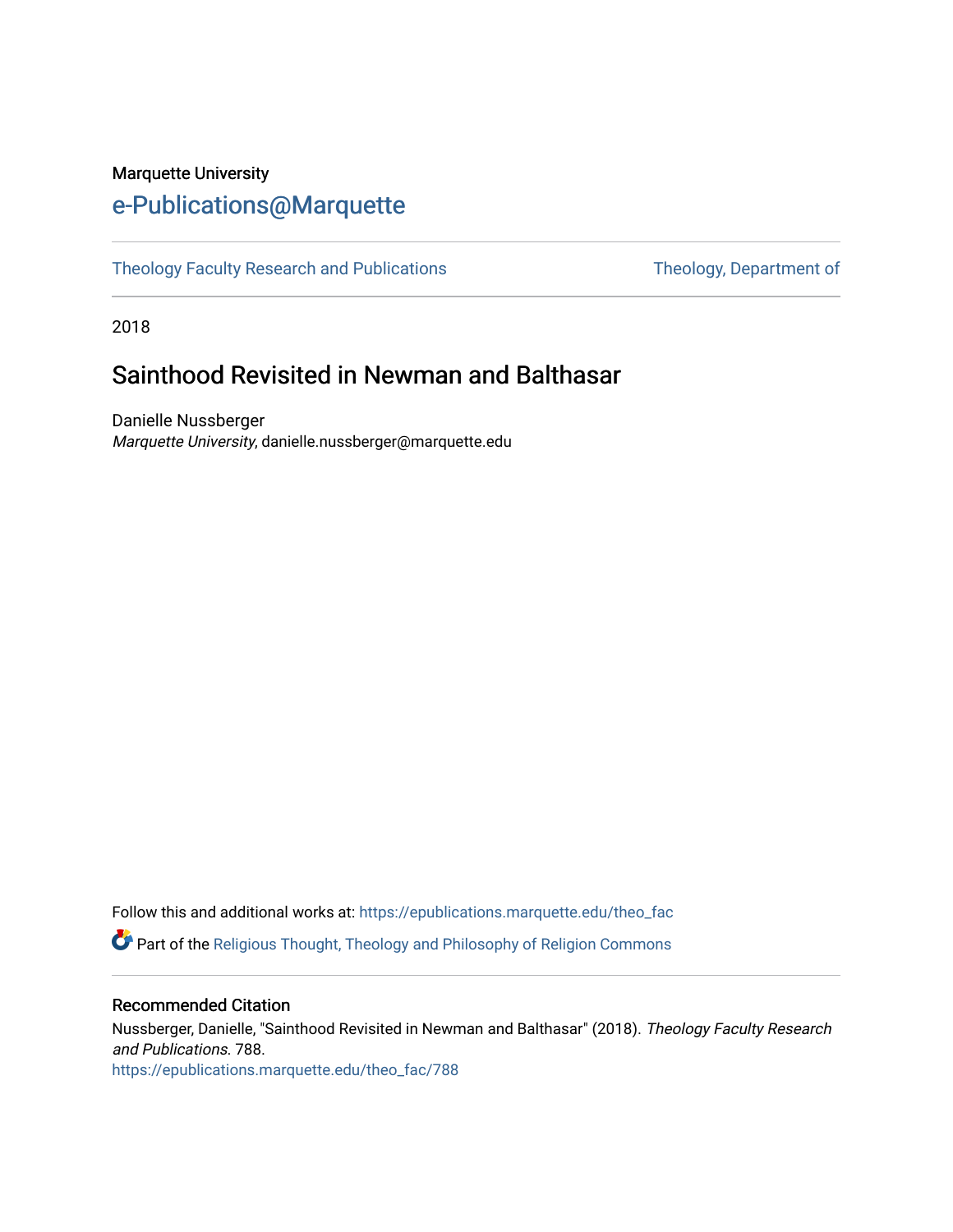### *Chapter Four*

# **Sainthood Revisited in Newman and Balthasar**

Danielle Nussberger

When modernity challenges religious faith, it necessarily calls people of faith into question. The status of the saints is then in doubt. John Henry Newman takes the importance of saints for granted, not because he is unaware that their influence is under suspicion, but because their existence is undeniable. There are people who live their lives in imitation of Christ, undergoing conversion to Christ-like obedience to the Father's will. Newman's task is to shed light on the anthropological underpinnings of these people's actions, to explain a form of saintly obedience that is not a dangerous capitulation to an abusive power structure. In so doing, Newman offers the saint as a valuable source for reflection upon the divine and human mystery that ultimately entails a love beyond the strictures of rationalist proof. Hans Urs von Balthasar's extension of Newman's approach—envisioning the saint as icon—agrees with Newman that the greatest crisis for sainthood would be the extinction of the saint. Only contemporary people of faith can prevent saints from dying out in today's world.

#### **MODERNITY'S SAINTHOOD IN CRISIS**

In his essay, "Saint Versus Hero: Girard's Undoing of Romantic Hagiology," Grant Kaplan provides helpful background to modernity's answer to the question of sainthood.<sup>1</sup> He explains the modern prominence of the Kantian perspective of "pure religion, which consists in rational, ethical activity and does not rely on superstition, the supernatural, or even the historical, save for didactic purposes."2 Displacing the supernatural and the historical, Kant's categorical imperative ignores the lives of the saints in favor of general moral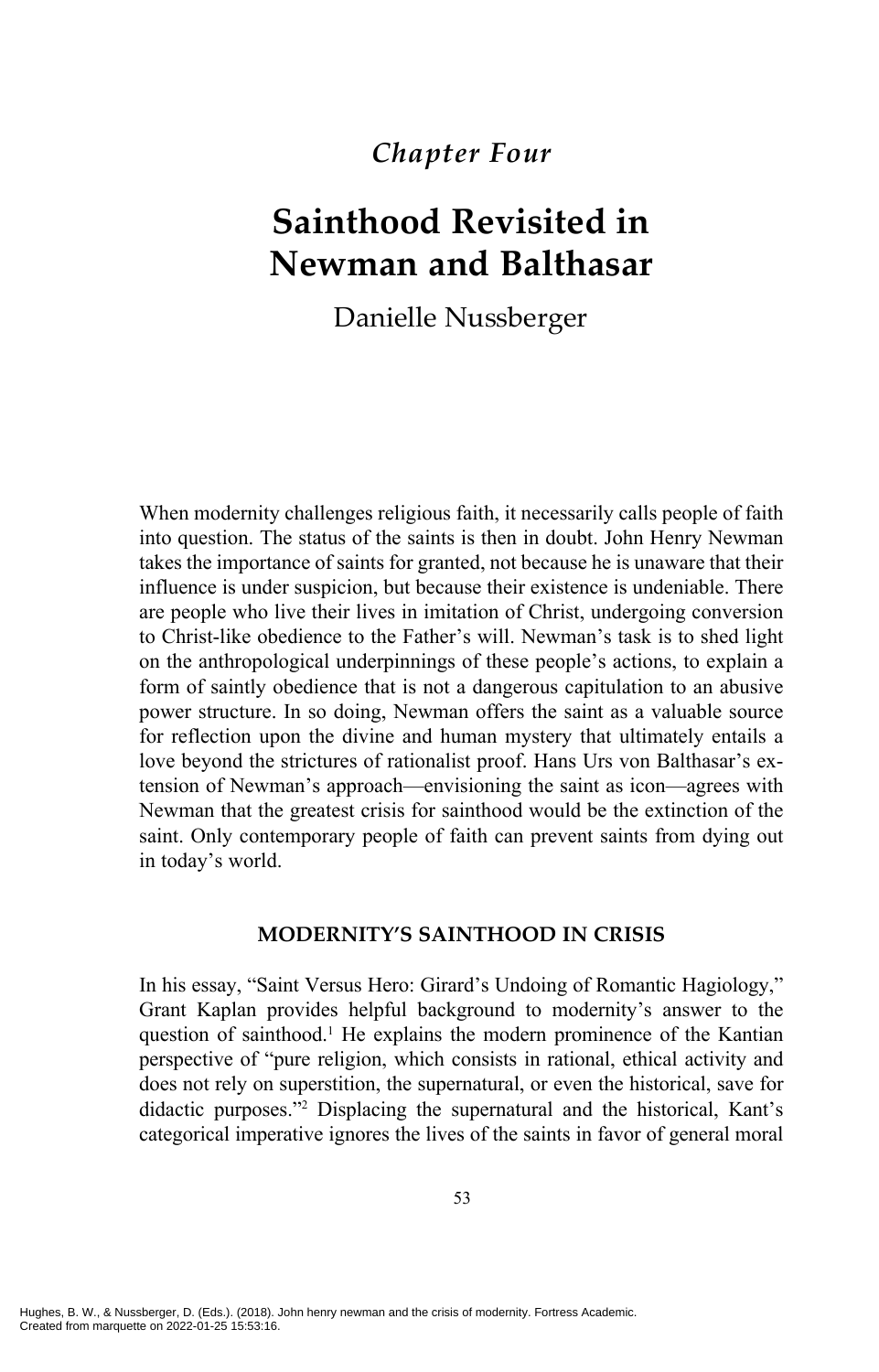sensibility. Likewise, reacting against Kant, Romanticism replaces the saint with "the Romantic hero, who abandons society's norms and lives freely, naturally, unencumbered and uninfluenced by culture's fallenness."3 Kaplan's observations illustrate how modernity causes a crisis for sainthood by challenging: (1) the saint's dedication to God (the supernatural) and (2) the saint's immersion in the Christian narrative of salvation (the historical).<sup>4</sup>

Moderns of the Kantian variety are suspicious of the saint because she does not act according to a universal moral intuition. Instead, she allows her "being" and her "doing" to be guided by God at every moment of her unrepeatable, historical journey. The Romantics disavow the saint because she denies her "creativity, imagination and originality" that are the "markers of salvation" that make her a "naturally blameless hero."5 Rather, within her unique historical and cultural contexts, each saint recognizes her sinfulness, and gives thanks for the unmerited grace of justification bestowed upon her through Christ's compassionate death and miraculous resurrection. She cowrites her life's story within the overarching narrative of salvation history whose principal author is the Triune God.<sup>6</sup>

#### **NEWMAN'S ALTERNATIVE: SAINTS OFFER ANTHROPOLOGICAL INSIGHT**

John Henry Newman responds to a sainthood in crisis by appealing to real, historical persons whose lives were and are sanctified. The proof of sanctity's validity is in the transformed histories of persons who are simultaneously sinners and saints. These are the struggling ones who cannot attain liberation from the dark side of human existence without being brought into the light by the One who is its source: "No sinner so great, but he may, through God's grace, become a saint ever so great. . . . We cannot argue from what a saint is at his close what he was at his beginning."<sup>7</sup> A number of Newman's sermons—including many of the *Parochial and Plain Sermons* during his Anglican period and some of those preached before the Catholic University of Ireland—present an aspect of the saint's life whose feast day the congregation is there to commemorate.<sup>8</sup> While honoring the saint, Newman and his parishioners are learning from this person what it means to be human; they are discovering who they are by entering the divine-human story that they share with their predecessors.

As Cyril O'Regan convincingly demonstrates, the difference between Newman and the moderns whom he addresses is their contrasting anthropologies.9 The moderns (whether Kantian or Romantic) view the human person as morally intuitive and successful in applying these instincts. Newman looks at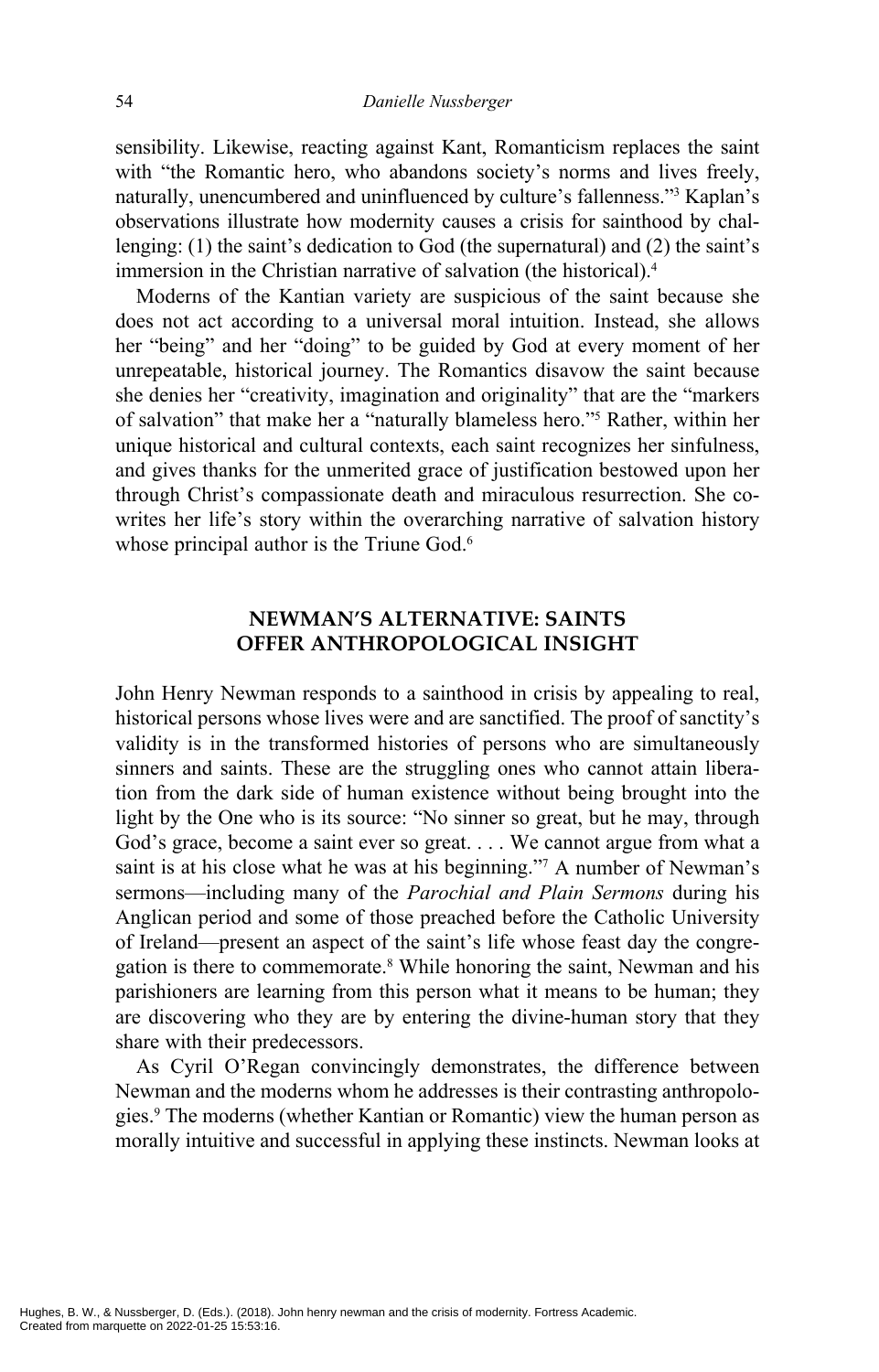the human person as a "work in progress." One is morally aware when listening to conscience. However, one's conscience requires constant formation by God's grace through prayer, the study of scripture and tradition, and one's participation in liturgy and sacrament.

#### **Saintly Insight into Obedience as Covenantal Love**

How does Newman know that one requires the aid of another (in this case, the Divine Other and the worshipping community) to fully actualize one's potential for doing the good? He understands this to be the case because he has contemplated his life and the saints' lives, thereby acknowledging a self who "is a tension between a maximum and a minimum, between spirit and animality, between angel and monster, of forward and backward motion."10 This "forward and backward motion" is part of the process of sanctification known as "conversion," and it includes confessing one's sins, repenting, and beginning again through the grace of God's forgiveness in Christ.11 The persistent struggle by which one becomes one's true self requires the paradoxical action of letting go of oneself into the hands of the redeeming God.12 Seemingly contradictory to the person of faith and the modern sceptic alike, submitting oneself to another appears to be a negation of self, rather than an opportunity for the fullest self-realization. Newman perceives that this is a misunderstanding of the self's origin and essence. One does not come into being on one's own; nor, is it one's nature to be alone in the world. From the first instance, every human life is dependent upon relationships in community. Ultimately, the health of those relationships is dependent upon the primal relationship with God, the Spirit, who continues the Son's work to unite persons together into a loving community with a common purpose.<sup>13</sup>

For Newman, the act of "letting go" is the movement of love, observable in the most liberating of human relationships, and supremely recognizable in the Father-Son relationship revealed in the Incarnation:

If there was one among the sons of men, who might allowably have taken His pleasure, and have done His own will here below, surely it was He who came down on earth from the bosom of the Father, and who was so pure and spotless in that human nature which He put on Him, that He could have no human purpose or aim inconsistent with the will of His Father. Yet He, the Son of God, the Eternal Word, came, not to do His own will, but His who sent Him, as you know very well is told us again and again in Scripture.<sup>14</sup>

Newman trusts the gospels as reliable accounts of who Jesus was based on what He said and did. Every gospel portrays Jesus of Nazareth as submitting to the Father's will in all things. This historical fact has theological significance.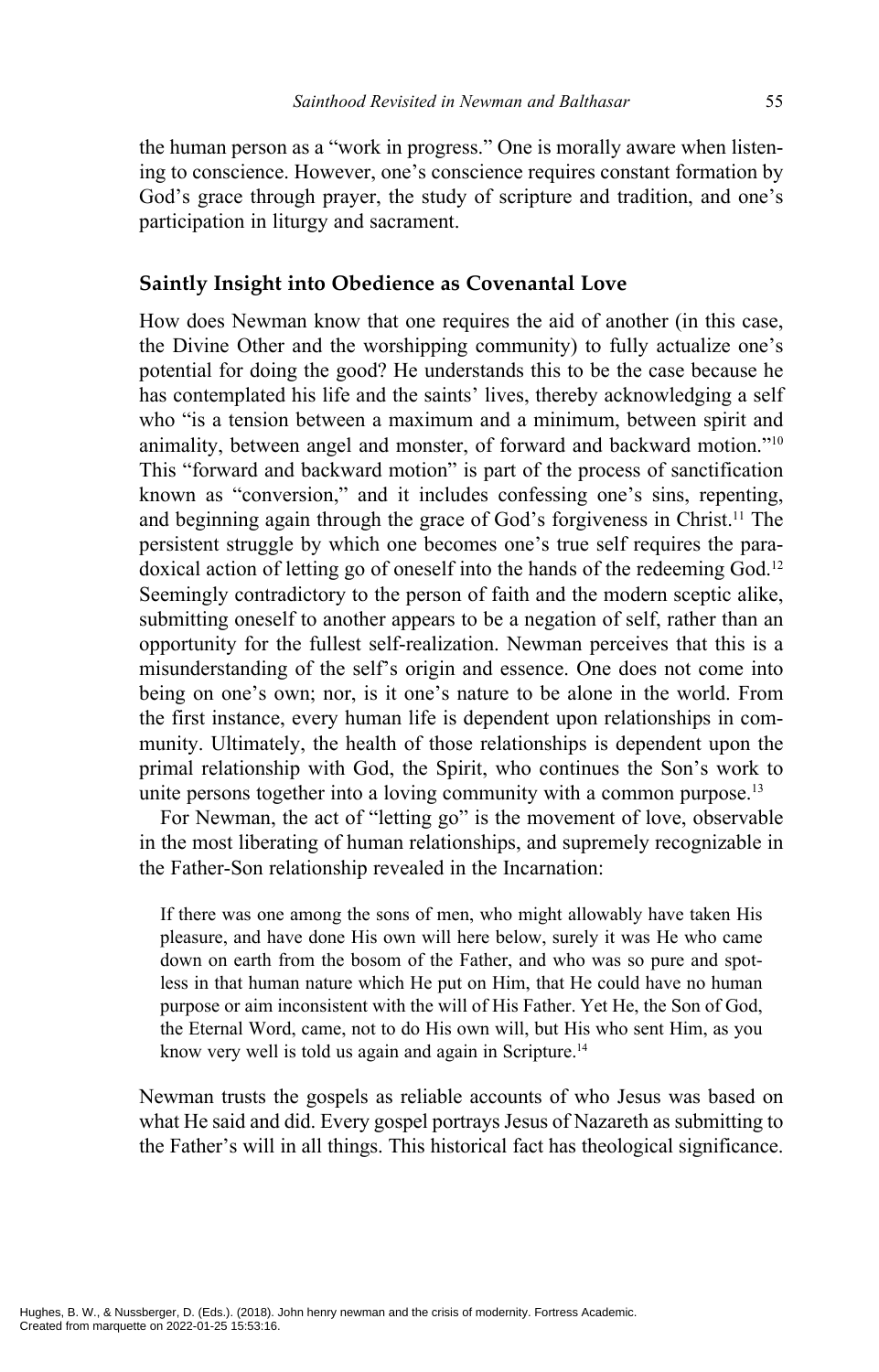Obedience is an indispensable aspect of Christ's personality and an equally necessary quality belonging to saintly imitators of Christ.15 If the Word made flesh who is "like us in all things except sin" gives Himself over to the Father, how much more so should sinners desiring to be made holy, obey the Father's will? Newman is well aware that his modern interlocutors would not share this question. They would have a completely different query in mind, namely: why would an enlightened individual give up one's freedom to be enslaved by the will of another, especially a divine Other who demands the death of the self?

The modern reader of Mark 8:35, "For whoever wishes to save his life will lose it, but whoever loses his life for my sake and that of the gospel will save it," is correct. Jesus is claiming that authentic freedom is found by losing one's life in imitation of Him, the One who gave His life over to the Father's will by dying on the cross. However, it is essential to remember that the Son freely chose to lose His life by sharing the Father's desire for the salvation of humankind. In this context, obeying the Father's will means deciding to work with Him in order to liberate people from the self-absorption and isolation of sin that sets them against each other and that sabotages the unity of right relationship with others and with God. Newman argues that to obey God is to partner with Him, much like Abraham entered into a covenantal relationship with God.

Upholding a correspondence between faith and obedience as "different characteristics of one and the same state of mind,"16 Newman explains:

Abraham was accepted (not by ceremonial observances, but) by *faith*, yet St. James says he was accepted by works of *obedience*. The meaning is clear, that Abraham found favour in God's sight, *because he gave himself* up to Him: this is faith or obedience, whichever we please to call it. No matter whether we say, Abraham was favoured because his faith embraced God's *promises*, or because his obedience cherished God's *commands*, for God's commands are promises, and His promises commands to a heart devoted to Him; so that, there is no substantial difference between command and promise, so there is likewise none between obedience and faith<sup>17</sup>

Faith and obedience are different aspects of a single state of mind focused on relationship with God. These are qualities possessed by individuals who are committed to the covenantal relationship between God and human beings, exemplified by Abraham and perfected in Christ. Notice the words that Newman uses to express the bond of love between Abraham and God—the language of "giving himself up to Him," "embracing," "cherishing," and "a heart devoted to Him." To have faith in God and to obey God are characteristics of the mind or spirit "in love" with God. One loves the God who has already loved the individual into being and who has repaired the break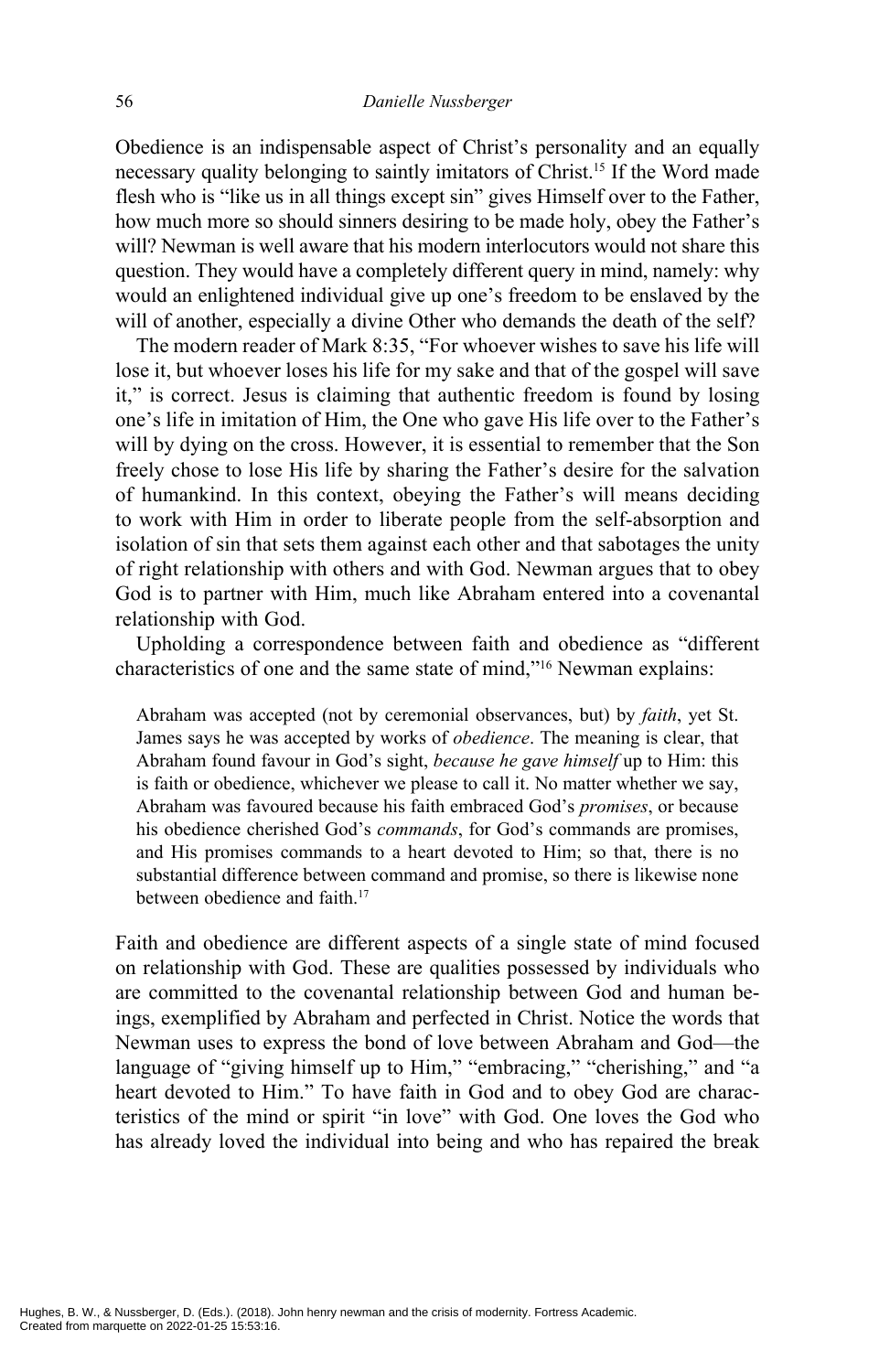in their relationship caused by sin and selfishness. Abraham and Jesus give themselves over to the Father out of love for Him. In this covenantal relationship, they are the opposite of slaves; they are freely choosing to return love for love. Yes, love requires sacrifice—a kind of death to self. Can one who has not loved truly be free?

#### **Saintly Insight into Faith's Communal Nature**

The scriptural model of covenantal love on which Newman relies presupposes the correspondence between faith and obedience, because love is both a knowing or trusting (faith) and an acting or doing (obedience). Disputing the role of obedience, Newman's modern opponents also reject the supernatural and religious faith in its existence. For his part, Newman is fascinated with the unseen—the realm of divine reality that reveals itself in scripture, in liturgy and sacrament, in prayer, and in the lives of the saints.18 Introducing his portrayal of the hermit, St. Gundleus (500 CE), Newman opines:

The Christian lives in the past and in the future, and in the unseen; in a word, he lives in no small measure in the unknown. And it is one of his duties, and a part of his work, to make the unknown known; to create within him an image of what is absent, and to realise by faith what he does not see. For this purpose he is granted certain rudiments and outlines of the truth, and from thence he learns to draw it out into its full proportions and its substantial form—to expand and complete it; whether it be the absolute and perfect truth, or truth under a human dress, or truth in such a shape as is most profitable for him. And the process by which the word which has been given him, "returns not void," but brings forth and buds and is accomplished and prospers, is Meditation.<sup>19</sup>

Newman and his fellow Christians meditate on the lives of the saints in order to ascertain how the saints have glimpsed the unseen by leaving themselves open to hear, see, and experience God through the events of their daily lives.

Though a saint's personal history may only be available in "rudiments and outlines of the truth," it is possible for the interpreter to "draw it out into its full proportions and its substantial form."20 Newman believes that the process of meditation will result in at least a partial grasp of the truth about the saint, which is yet another fragmentary glance at the presence of God in the experiences and stories of those who have drawn closer to Him. The person of faith, following Newman's lead, is comfortable residing in the depths of divine and human mystery, depending on other believers to light one's way. Each person's reflection on another saintly life (whether in stories handed down or in sermons preached on feast days) enhances the community's awareness of who they are meant to be as fellow members of the Communion of Saints.<sup>21</sup>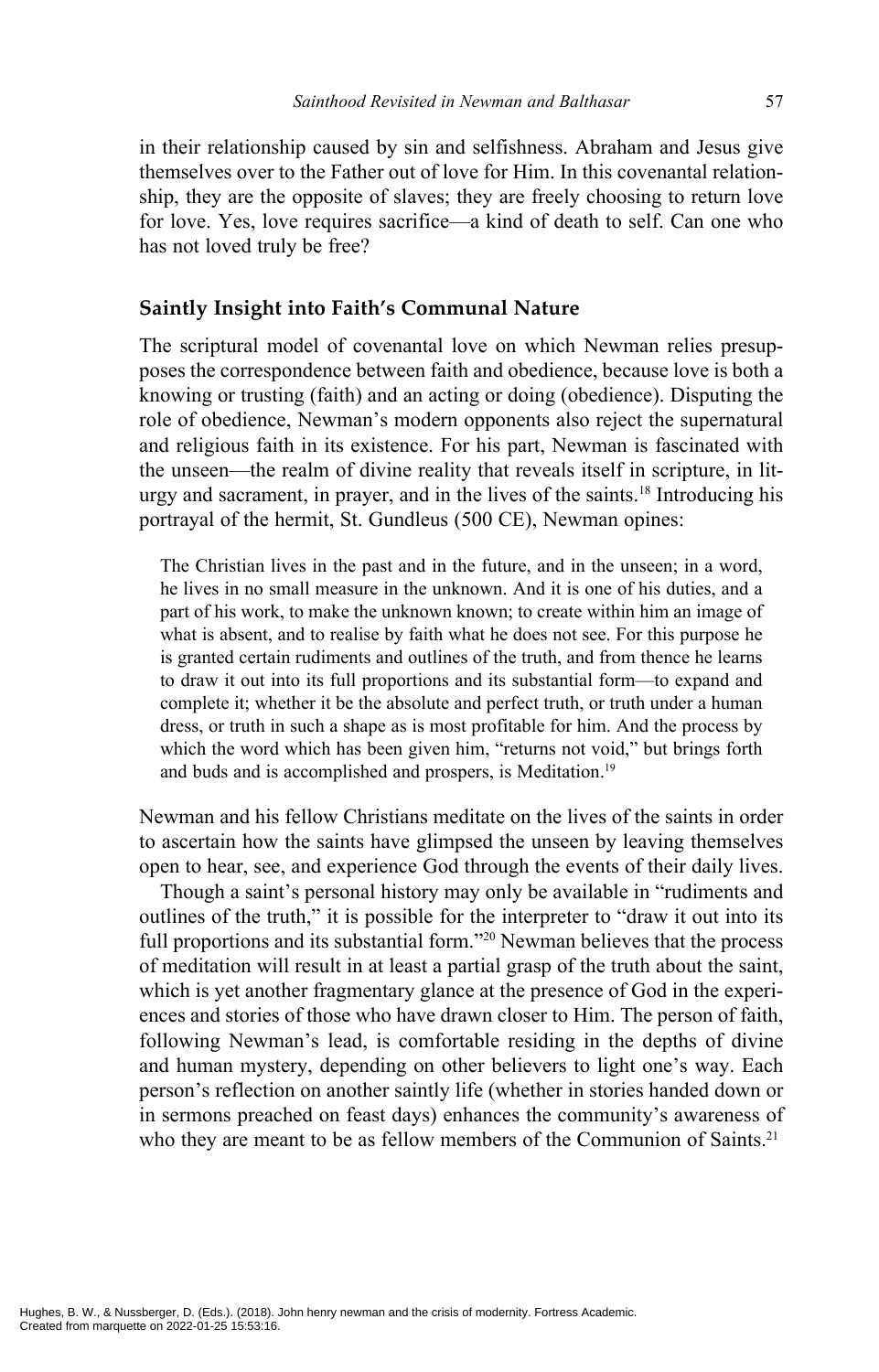Newman's *Oxford University Sermons*, *Grammar of Assent*, and *Development of Doctrine* all point to the inherent connection between faith in God and trust in the community of the faithful. These are the generations of believers who have preserved the accounts of Jesus's life and who have generated and refined theological interpretations of them. To have faith in God is to be part of a believing community whose language of prayer, worship, and Creed helps guide the individual's understanding, aids the maturation of conscience, and strengthens the person's contributions to building God's kingdom in the world. Covenantal love is the ground for a communal love that bespeaks God's continued presence and that calls for constant conversion to saintly imitation of Christ that is uniquely instantiated within various historical and cultural contexts.

#### **Further Saintly Insight into Obedience as "Disinterested Love"**

Conversion never ceases to be an essential part of each person's story and of the community's history, because: "In proportion as a man believes, so he obeys; they come together and grow together, and last through life. Neither are perfect; both are on the same level of imperfection; they keep pace with each other; in proportion to the imperfection of one, so is the imperfection of the other; and, as the one advances, so does the other also."<sup>22</sup> Newman would agree that one must reckon with the modern caution against obedience. A person or a community's obedient actions (or doing of God's will) can be imperfect in two ways. On the one hand, obedience is never perfect or complete, because love has no limits. One can never love enough. On the other hand, obedience can be misguided if one is mistaking an idol for God. Idolatry exists inside and outside of faith communities. Authority figures can attempt to take God's place. One cannot assume that one's own will is synonymous with God's, and therefore can act in ways that are selfish and divisive. People and the potentially alienating ideologies that they hold can direct their and others' attention away from God toward self-validation and self-promotion.

The test of whether obedience is upbuilding or destructive is whether or not it promotes a "disinterested love" of God and all others. The biblical witness identifies Abraham as someone who epitomizes "disinterested love" in Genesis 22. Obeying God's command to sacrifice Isaac requires loving God purely for God's sake, rather than loving God for the sake of the fulfilled promises that Isaac represents.23 A pure love is "disinterested," because it is not interested in personal gain or self-promotion. It is loving for love's sake, which produces an equal concern for all those within and outside of one's community. Christ's life, death, and resurrection instantiates the purest form of agapic love that lives, dies, and lives again, out of ultimate concern for all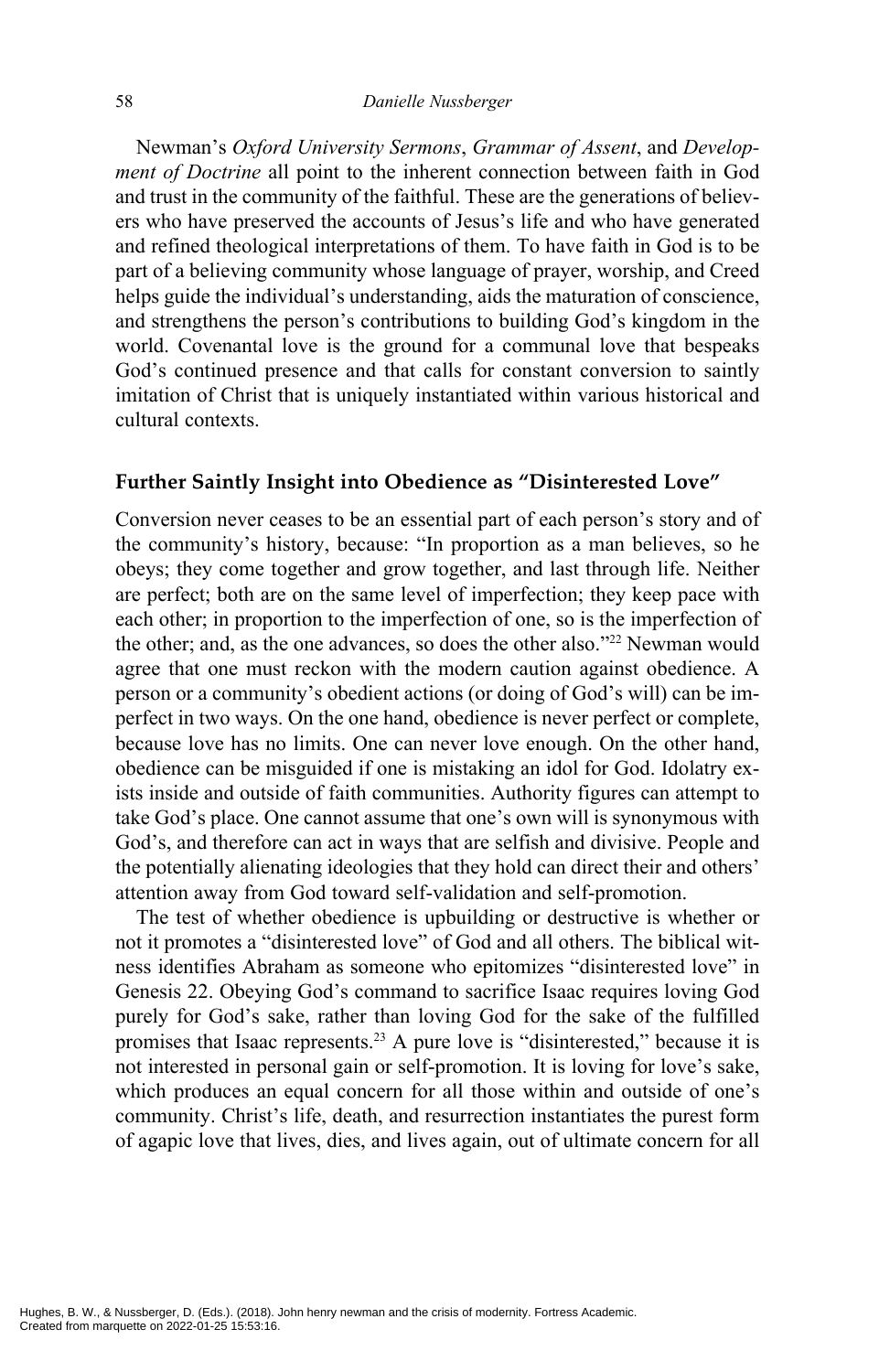of humanity. Newman understands that it is not easy for Christ's followers to love in a disinterested fashion. Personal experience has taught him that this is why conversion is an indispensable occurrence for persons and communities who commit themselves to loving well.<sup>24</sup>

Turning away from idolatry to disinterested love of God and others involves nurturing the covenantal relationship. Loving relationships take work; this is where prayer, acts of self-denial (such as fasting and almsgiving), and participation in the liturgy come into play. Newman is clear that these spiritual practices are not religious superstitions designed to forcibly obtain something from God. He dedicates himself to developing these habits, because they are the means of conversing with God on personal terms (in prayer), offering oneself in service to God (through acts of self-denial), and rejoicing in God's presence (given in the liturgy and sacraments). One prays, fasts and worships, because one is already loved by God and one wishes to nurture one's ability to love in return. These are individual and communal practices that foster attentiveness to personal transformation for the sake of communal restoration and preservation. One's private prayer, acts of self-denial, and participation in communal ritual, build one's spiritual and moral character for ethical action in the broader world community.

#### **NEWMAN'S ALTERNATIVE: THE SAINT AS OPPORTUNITY**

Newman maintains the relevance of Christian prayer and liturgical practice because he believes that the human person cannot be religious or ethical on one's own. One is neither instinctively moral (contra Kant) nor naturally heroic if untouched by tarnished society (contra the Romantics). Instead, one becomes moral by participating in caring relationships that shape one's actions according to the disinterested love that defines a thriving community covenanted to the Triune God. Newman's stress on the personal aspect of religious formation simultaneously underscores the communal foundation of spiritual and moral growth. There is no prayer without the communion of persons with God; there are no acts of self-denial without the giving up of something for the sake of another; there can be no reception of the sacraments without a community called Church; there are no ethical actions that spring from one's spiritual center without the strengthening of right relationships with others in the world.

These are the lessons that Newman learns from the saints, with Christ as the supreme model whom the saints imitate. Newman does not suppose that the saints or meditations on the saints are an irrefutable proof of God's existence;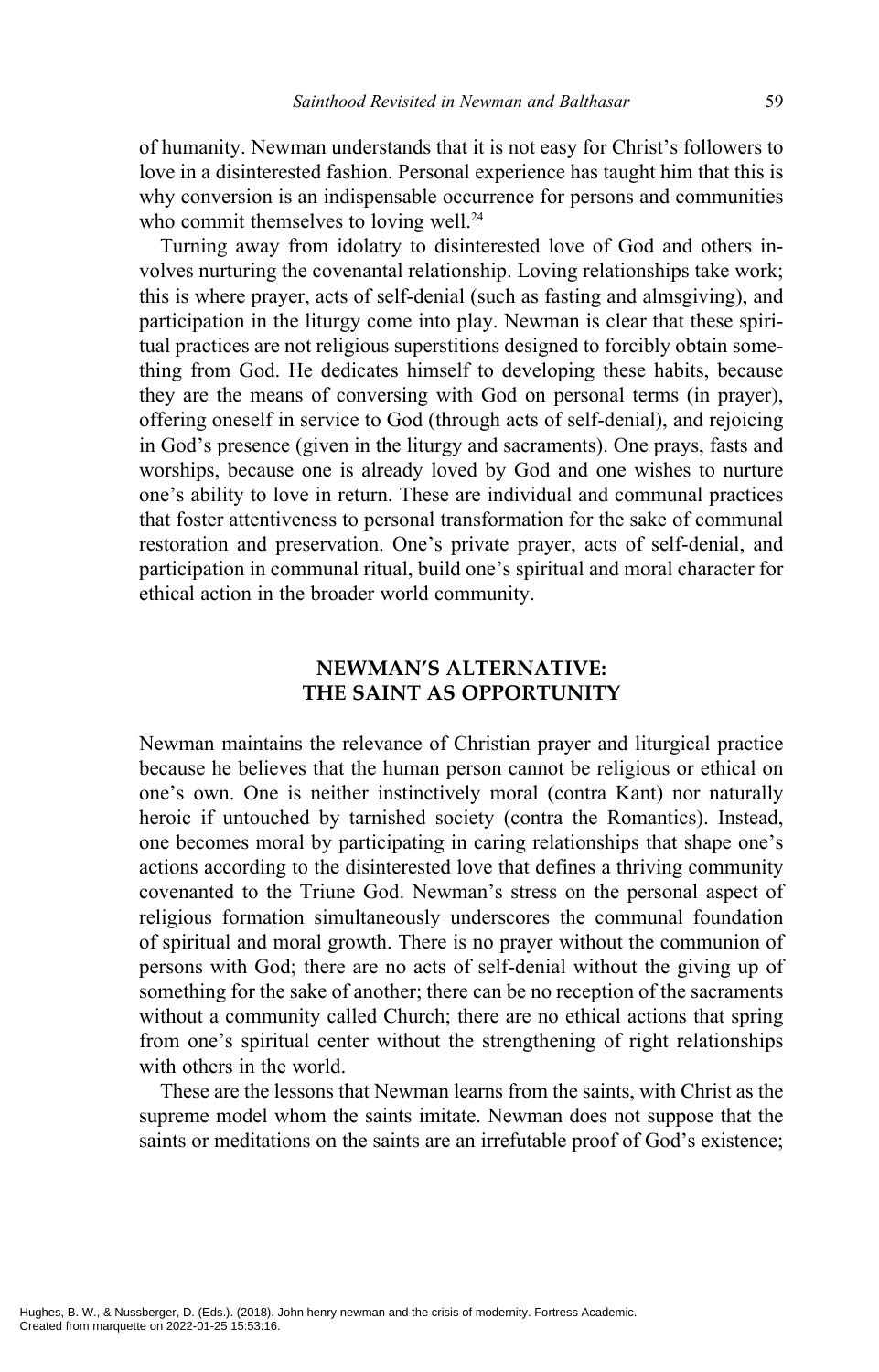nor does he assume that they indisputably verify the veracity of the Christian narrative of salvation history. However, he does hope that they are opportunities for reflection on the divine and human mystery that ultimately entails a love beyond the strictures of rationalist proof.

#### **A BALTHASARIAN EXPANSION OF NEWMAN'S ALTERNATIVE**

The twentieth century Swiss, Catholic theologian, Hans Urs von Balthasar expands upon Newman's alternative of seeing the saint as an opportunity for entering into the divine and human mystery of covenantal love. Without directly referencing Newman, Balthasar also meditates on the saints to gain anthropological insight. For example, he observes saints such as the Rhineland mystics, Catherine of Siena, Francis of Assisi, and Ignatius of Loyola, noting their various embodiments of *Gelassenheit*, or indifference.<sup>25</sup> They are all prone to self-abandonment, throwing themselves into the arms of God regardless of the social and cultural criticism they might receive for their humility and obedience. Like Newman, Balthasar finds the meaning of obedience in the saint's giving of herself over to the covenantal relationship. Ignatius of Loyola's "indifference" is another way of articulating the "disinterested love" that prevents idolatry's misapplication of obedience.<sup>26</sup>

For Balthasar, since every saint has the goal of imitating Christ, when one looks at the saint, one sees beyond her to the Christ whom she emulates. Therefore, the saint functions as an icon of Christ.27 Balthasar follows Newman in recognizing the compatibility between the saint's obedience and the obedience of the Word made flesh. Newman writes: "Yet He, the Son of God, the Eternal Word, came, not to do His own will, but His who sent Him, as you know very well is told us again and again in Scripture."28 At this juncture, Balthasar expands upon Newman by explicitly articulating a trinitarian theology in which the Incarnation reveals the eternal nature of God.

If the Word made flesh obeys the Father's will, then the Son is analogously obedient to the Father by forever giving Himself to the Father who eternally begets Him. The Father perpetually gives Himself to the Son, and the Son eternally gives Himself over to the Father, manifesting a mutual love who is the Holy Spirit.<sup>29</sup> This extension of Newman into the realm of inter-trinitarian relations is significant, because it also goes deeper into the mystery of the saint's iconicity. The saint is an icon of Christ, a window into the Incarnate Word's obedience to the Father, thereby making the Son's eternal self-abandonment to the Father visible to those who look closely enough. The saint's obedience as disinterested love—an icon of Christ, the Son of God—demonstrates that God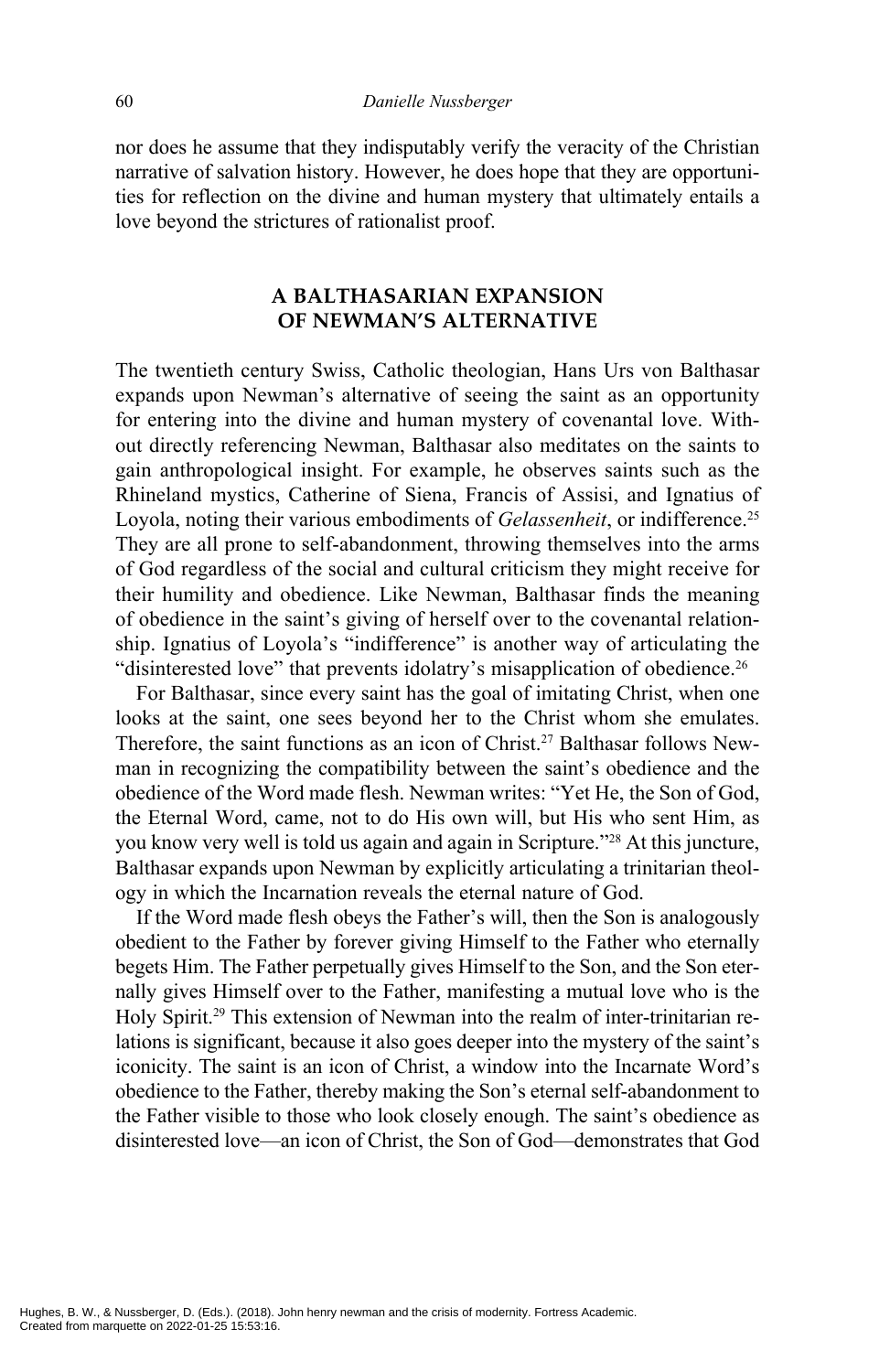is the dynamism of disinterested love between Father, Son, and Spirit. One who loves in a disinterested fashion images the Triune God. Both Newman and Balthasar would agree with the Athanasian teaching that Christ's salvific death and resurrection has restored this image in human beings, bestowing upon them the grace of participation in triune life. Though the saint may not prove God, the saint can be an icon of the divine and human mystery, beckoning and inviting others to explore its height and depth.

#### **IS SAINTHOOD IN CRISIS?**

For Newman and Balthasar, sainthood is only in crisis if there are no saints in today's world. Catholic Christianity celebrates the ongoing presence of saintly living with its canonization of Paul VI and Oscar Romero on October 14, 2018. As Paul VI and Oscar Romero witness, the Triune God of disinterested love can still be seen if there are individuals practicing that love in imitation of Christ. Therefore, Newman and Balthasar's interpreters learn the lessons that they impart if they take Jaak Seynaeve's words to heart:

Never before in the history of mankind have we had such a technical and technological, such a mechanical and even computerized world. . . . Never before have we had better equipped hospitals and clinics and health centers, more skilled doctors and nurses. And yet sick people in our hospitals and clinics feel aloof, lonesome, lonely as if they were numbers in an anonymous world. In Newman's writings and teaching on holiness, we have an urgent call to keep and foster the personal relationships (cor ad cor loquitur), to warm up and hearten our cold society. In Newman's line of thought, in our individual and collective process of holiness, Christians should stress the "I-you," "Ich-Du," "moi-toi" relationships.<sup>30</sup>

The task is simple, yet difficult. How can individuals create authentic community in a distracted and fast-paced world? Newman offers sound advice. Return to the communal practices that inculcate the virtue of disinterested love. Let those who pray, those who fast and give alms, those who celebrate the liturgy, bring their proclivities for personal connection, self-gift, and celebration of life into every relationship, every moment, every crisis, every opportunity that arises.

Consider how Dorothy Day's (1897–1980) saintly life is a poignant example of the way loving communities are born through the coalescing of one's liturgical and social worlds. The Catholic Worker Movement is about forging relationships with the downtrodden through the miracle of mutual self-gift. These interactions take place in the direst circumstances of extreme poverty,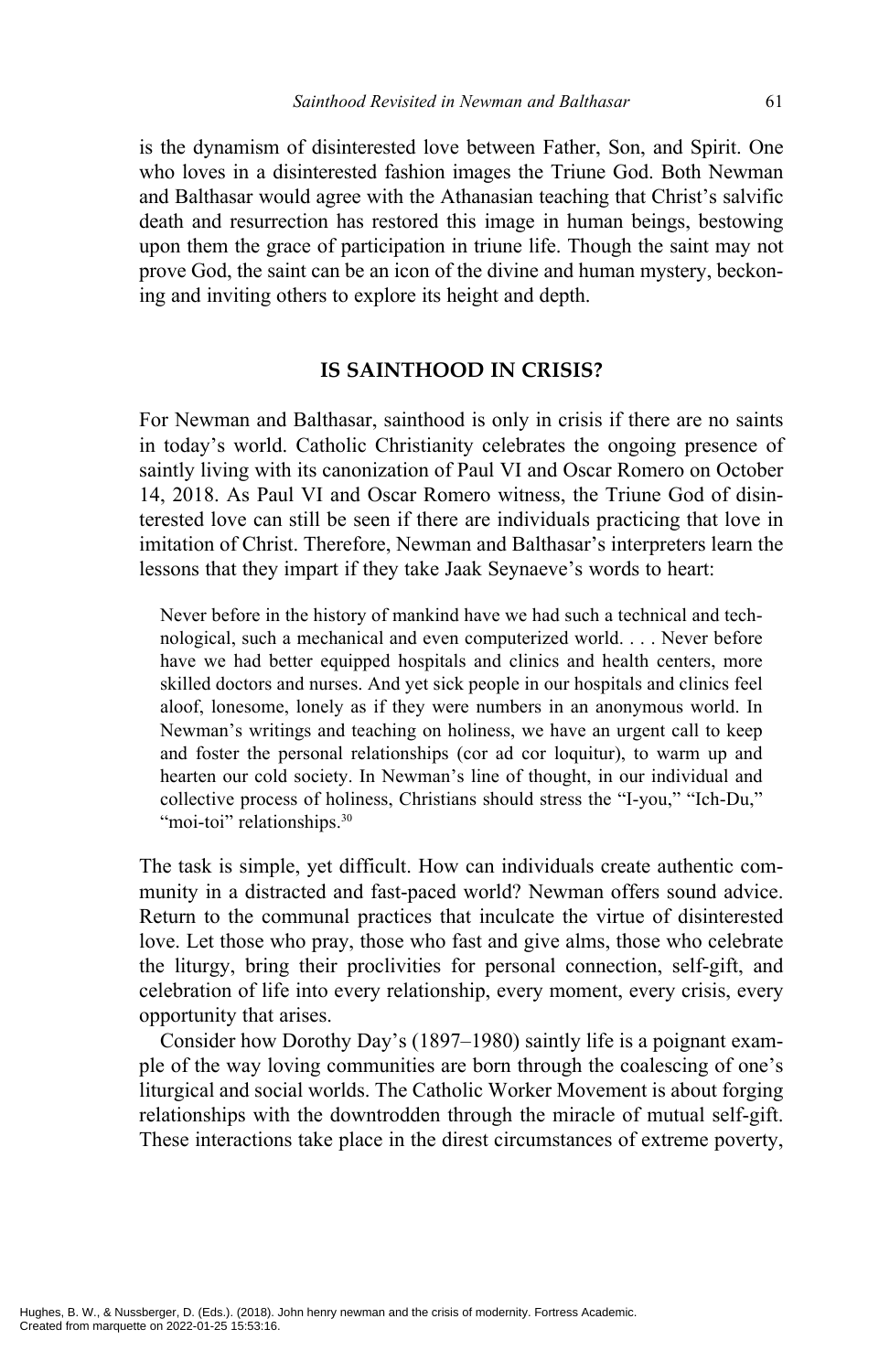mental illness, broken families, and the like. Patrick Jordan writes, "There was but one means of being able to live in such a challenging environment, year in and year out, fully and humanly."31 Quoting Day's own words, he continues, "Without the sacraments of the Church, primarily the Eucharist, the Lord's Supper as it is sometimes called, I certainly do not think that I could go on."32 Dorothy Day—one who prayed the psalms every day with her morning cup of coffee—is a saint after Newman's own heart. Her life demonstrates that everyone can build community by greeting the next person they see with Christ-like words and Christ-like hands of welcome and hope.<sup>33</sup>

#### **NOTES**

1. Grant Kaplan, "Saint Versus Hero: Girard's Undoing of Romantic Hagiology," in *The Postmodern Saints of France*, ed. Colby Dickinson (London: Bloomsbury T&T Clark, 2013), 153–67.

2. Ibid., 154.

3. Ibid., 155.

4. Kaplan indicates how Wyschogrod's postmodern retrieval of the saint is still reliant upon modernity in that her ethical focus also eliminates talk of the supernatural and the Christian narrative of salvation history. Ibid., 154. See also, Edith Wyschogrod, *Saints and Postmodernism* (Chicago: University of Chicago Press, 1990).

5. Ibid., 155.

6. See Lawrence S. Cunningham, *A Brief History of Saints* (Malden, MA: Blackwell Publishing, 2005).

7. John Henry Newman, "Saintliness not Forfeited by the Penitent," in *Sermons on Subjects of the Day* (*SSD*) 2. http://www.newmanreader.org/works/subjects/sermon2 .html. Accessed 8 August 2018.

8. John Henry Newman, "Divine Decrees" [celebrating the election of St. Matthias] in *Parochial and Plain Sermons* 2:11. http://www.newmanreader.org/works/ parochial/volume2/sermon11.html. Accessed 8 August 2018; "Religious Cowardice" [telling the story of St. Mark] in *Parochial and Plain Sermons* 2:16. http://www .newmanreader.org/works/parochial/volume2/sermon16.html Accessed 8 August 2018; "Intellect, the Instrument of Religious Training" [celebrating the feast of St. Monica] in *Sermons Preached on Various Occasions*: 1. http://www.newmanreader .org/works/occasions/sermon1.html Accessed 8 August 2018; "St. Paul's Conversion Viewed in Reference to his Office" in *Parochial and Plain Sermons* 2:9. http://www .newmanreader.org/works/parochial/volume2/sermon9.html Accessed 8 August 2018; "St. Paul's Characteristic Gift" in *Sermons Preached on Various Occasions*: 7. http://www.newmanreader.org/works/occasions/sermon7.html Accessed 8 August 2018. The foregoing is only a sampling of sermons that Newman preached about specific saints.

9. Cyril O'Regan, "John Henry Newman and the Argument of Holiness," *Newman Studies Journal* 9.1 (Spring 2012): 52–74.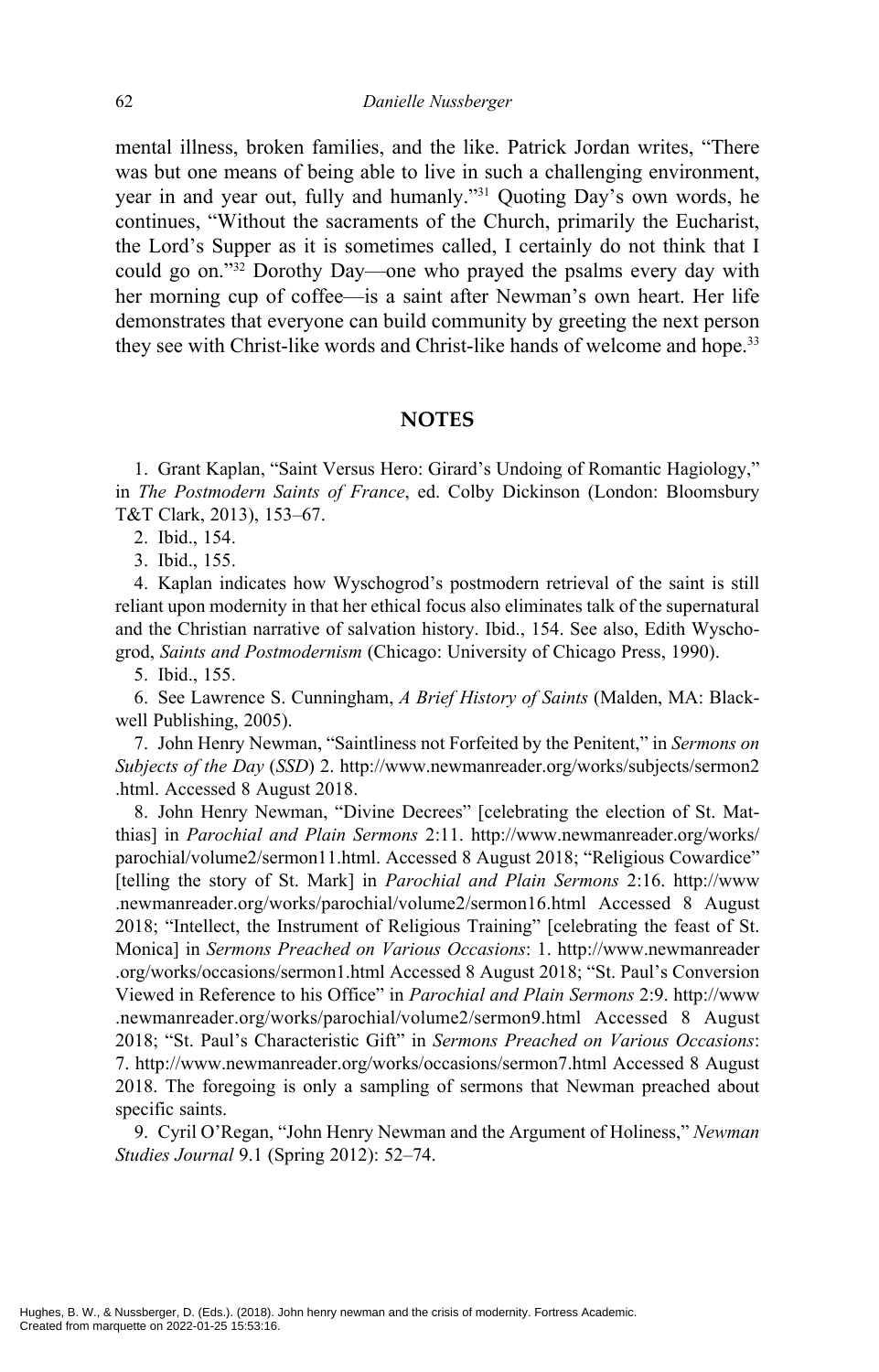10. Ibid., 64.

11. See John Kent, "Holiness and Heroism: Newman and Thérèse de Lisieux," in *Christliche Heiligkeit als Lehre und Praxis nach John Henry Newman: Newman's Teaching on Christian Holiness*, ed. Günter Biemer and Heinrich Fries (Sigmaringendorf: Regio Verlag Glock und Lutz, 1988), 73.

12. In this regard, Newman's thought is akin to that of Thomas Merton who explicitly names the process of coming to one's "true self" in *New Seeds of Contemplation*: "Therefore there is only one problem on which all my existence, my peace and my happiness depend: to discover myself in discovering God. If I find Him, I will find myself, and if I find my true self I will find him." See Thomas Merton, *New Seeds of Contemplation* (New York: New Directions, 1961), 36.

13. ". . . when He came again in the Person of His Spirit, He made them all in a real sense one, not in name only. For they were no longer arranged merely in the form of unity, as the limbs of the dead may be, but they were parts and organs of one unseen power; they really depended upon, and were offshoots of that which was One . . . the Spirit came to make us one in Him who had died and was alive, that is, to form the Church." John Henry Newman, "The Communion of Saints," in *Parochial and Plain Sermons* 4:11. http://www.newmanreader.org/works/parochial/volume4/sermon11.html. Accessed 8 August 2018. Also, quoted in Ian Ker, *Healing the Wound of Humanity: The Spirituality of John Henry Newman* (London: Darton, Longman and Todd, 1993), 69.

14. John Henry Newman, "God's Will the End of Life" in *Discourses Addressed to Mixed Congregations*: 6. http://www.newmanreader.org/works/discourses/discourse6 .html Accessed 8 August 2018. Also, quoted in Philip Boyce, OSC, "Holiness—the Purpose of Live according to Newman," in *Christliche Heiligkeit als Lehre und Praxis nach John Henry Newman: Newman's Teaching on Christian Holiness*, ed. Günter Biemer and Heinrich Fries (Sigmaringendorf: Regio Verlag Glock und Lutz, 1988), 137.

15. Concerning Newman's appreciation of the literal or historical and theological meanings of the biblical text, Jaak Seynaeve writes, "Not only Tradition and Church authority must be taken fully into account, but strenuous and never-failing search and research, moral dispositions, and above all, supernatural grace and faith—"the eyes of faith"—are required. If this happens to be the case, all those objective and subjective means will inevitably lead to a "real," not a mere "notional," knowledge of the Bible, so that its truths and realities will not only be apprehended on a purely intellectual level but will lead us and move us on and on to a deeply religious practice of life." Jaak Seynaeve, "Holy Scripture as 'First Principle' in Newman's Teaching on Christian Holiness," in *Christliche Heiligkeit als Lehre und Praxis nach John Henry Newman: Newman's Teaching on Christian Holiness*, ed. Günter Biemer and Heinrich Fries (Sigmaringendorf: Regio Verlag Glock und Lutz, 1988), 37–38.

16. John Henry Newman, "Faith and Obedience" in *Parochial and Plain Sermons* 3:6. http://www.newmanreader.org/works/parochial/volume3/sermon6.html. Accessed 8 August 2018.

17. Ibid. The emphasis is Newman's.

18. John Henry Newman, "The Communion of Saints," in *Parochial and Plain Sermons* 4:11. http://www.newmanreader.org/works/parochial/volume4/sermon11 .html. Accessed 8 August 2018.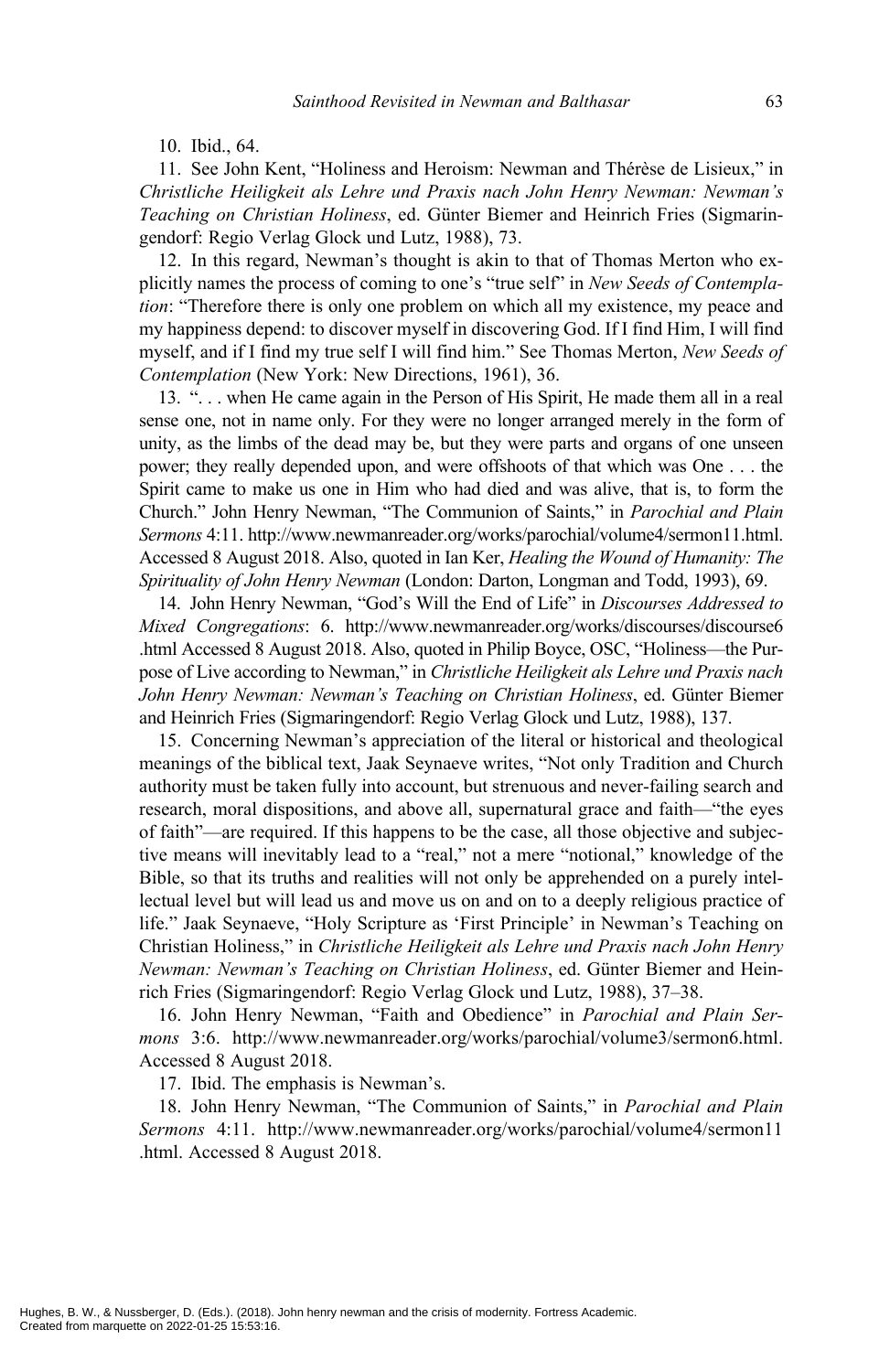19. John Henry Newman, "A Legend of St. Gundleus, " in *Lives of the English Saints*. http://www.newmanreader.org/works/saints/gundleus.html. Accessed 8 August 2018.

20. Ibid.

21. See Brian W. Hughes, "John Henry Newman and the Comunion of Saints," in *Newman and Life in the Spirit: Theological Reflections on Spirituality for Today*, ed. John R. Connolly and Brian W. Hughes (Minneapolis: Fortress Press, 2014), 167–85.

22. John Henry Newman, "Faith and Obedience" in *Parochial and Plain Sermons* 3:6. http://www.newmanreader.org/works/parochial/volume3/sermon6.html. Accessed 8 August 2018.

23. The Israelite audience of Genesis 22 and their modern counterparts differ drastically on the main point of the narrative. The modern interpreter often asks whether sacrificing Isaac is a moral or immoral act. The ancient reader would have asked what Abraham was supposed to learn when tested in this way, presupposing that God was not asking for child sacrifice.

24. See Walter E. Conn, *Conscience and Conversion in Newman: A Developmental Study of Self in John Henry Newman* (Milwaukee: Marquette University Press, 2010). Conn's first three chapters are entitled, "Young Man Newman: The First Conversion," "Newman's Cognitive Conversion to Anglo-Catholicism," and "From Oxford Tractarian to Roman Convert." Whether it is his conversion as a young man or his later conversion to Roman Catholicism, each instance is more than an intellectual about-face for Newman. These are pivotal moments of self-realization that inculcate a deeper participation in a loving relationship with his God.

25. Hans Urs von Balthasar, *The Glory of the Lord: A Theological Aesthetics, Volume V: The Realm of Metaphysics in the Modern Age*, trans. Oliver Davies et al. (San Francisco: Ignatius Press, 1991), 52–119.

26. Ibid., 102–14.

27. See Danielle Nussberger, "How Receptivity Opens the Mind for Creative Collaboration," in *How Balthasar Changed My Mind*, ed. Rodney A. Howsare and Larry S. Chapp (New York: Crossroad, 2008), 140–43.

28. John Henry Newman, "God's Will the End of Life" in *Discourses Addressed to Mixed Congregations*: 6. http://www.newmanreader.org/works/discourses/discourse6 .html Accessed 8 August 2018.

29. Hans Urs von Balthasar, *Theo-Drama: Theological Dramatic Theory, Volume IV: The Action*, trans. Graham Harrison (San Francisco: Ignatius Press, 1994), 323–26.

30. Jaak Seynaeve, "Holy Scripture as 'First Principle,'" 41.

31. Patrick Jordan, "Dorothy Day, the Catholic Worker, and the Liturgy," *The Yale ISM Review*: Vol. 4: no. 1, article 2. Available at http://ismreview.yale.edu. Accessed 8 August 2018.

32. Ibid. Jordan is citing Dorothy Day, *The Duty of Delight: The Diaries of Dorothy Day*, ed. Robert Ellsberg (Milwaukee: Marquette University Press, 2008), 498.

33. Ibid.